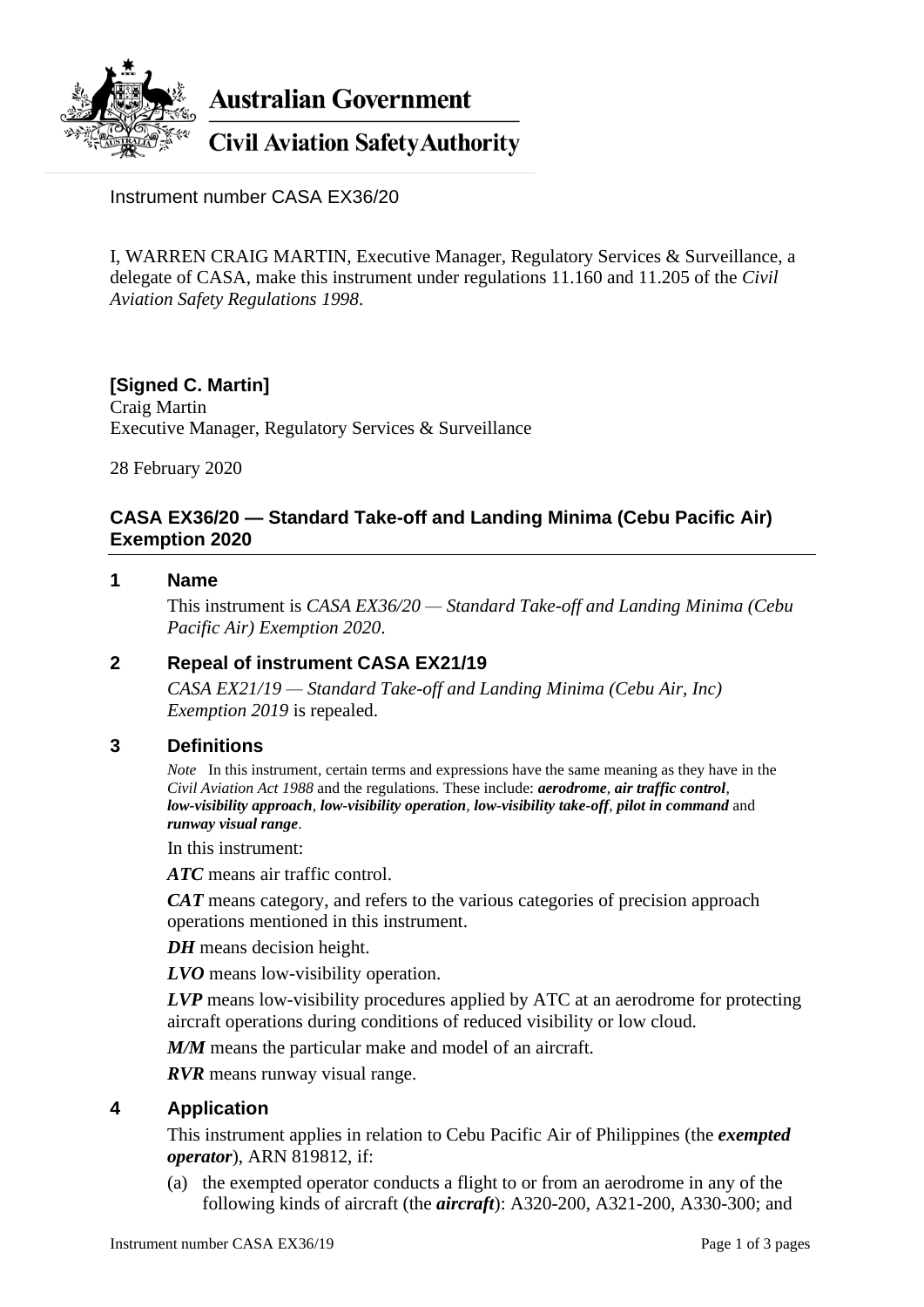(b) ATC at the aerodrome has informed the pilot in command of the aircraft that LVP are in force.

### **5 Exemptions**

- (1) The exempted operator is exempt from compliance with subregulations 257 (3) and (4) of CAR in relation to the flight.
- (2) The pilot in command of the aircraft is exempt from compliance with subregulations 257 (3) and (4) of CAR in relation to the flight.

## **6 Conditions**

- (1) It is a condition of the exemption in subsection 5 (1) that the exempted operator ensures compliance with the requirements mentioned in subsection (3).
- (2) It is a condition of the exemption in subsection 5 (2) that the pilot in command of the aircraft ensures compliance with the requirements mentioned in subsection (3).
- (3) The requirements are:
	- (a) the aircraft must comply with the meteorological minima for LVO and associated requirements set out in Schedule 1; and
	- (b) the requirements for LVO mentioned in Schedule 2.

### **7 Repeal of this instrument**

This instrument is repealed at the end of 31 January 2023.

# **Schedule 1 Operating minima for LVO**

#### **Low-visibility take-off minimum**

1 An aircraft of a kind mentioned in column 1 of Table 1 must not conduct a low-visibility take-off from the aerodrome if the reported RVR for the take-off is less than the meteorological minimum mentioned in column 2 of the Table.

#### **Table 1: Low-visibility take-off minimum**

| <b>Aircraft M/M</b>          | <b>Meteorological minimum</b> |
|------------------------------|-------------------------------|
| $\vert$ (column 1)           | $\alpha$ (column 2)           |
| A320-200, A321-200, A330-300 | $125 \text{ m}$               |

#### **Low-visibility approach minima**

- 2 An aircraft of a kind mentioned in column 1 of Table 2, when conducting a low-visibility approach operation mentioned in column 2 of the Table for the purpose of landing the aircraft:
	- (a) has the RVR meteorological minimum mentioned in column 3 of the Table for the low-visibility approach operation; and
	- (b) must apply the DH mentioned in column 4 of the Table for the low-visibility approach operation.